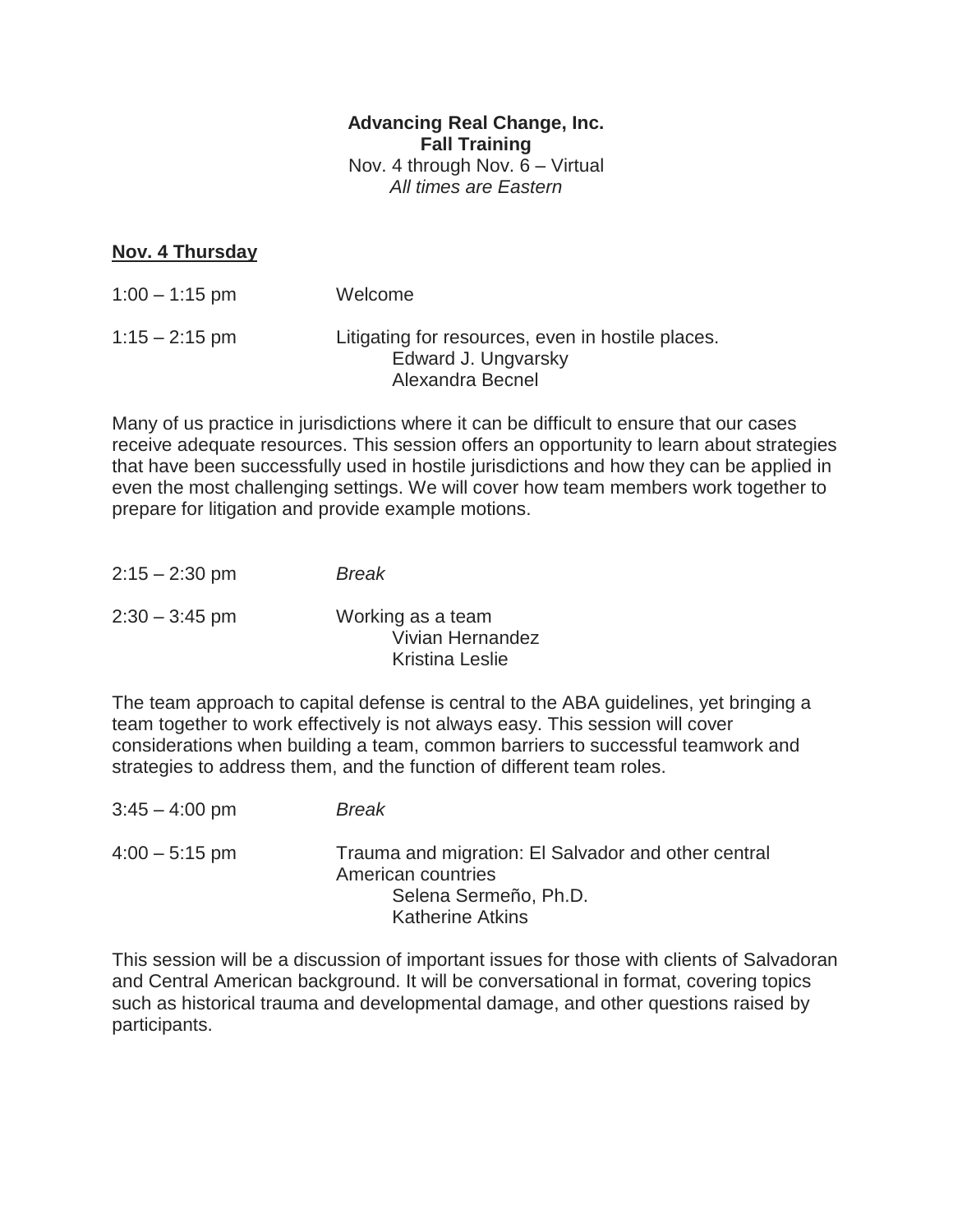## **Nov. 5 Friday**

1:15 – 2:15 pm Investigating and Litigating Race Brian Stull Henderson Hill

Investigating and litigating issues of race is an important aspect of every case, even when the issues are not as obvious on the surface. This session will provide concrete examples of unearthing and acting upon meaningful issues in recent cases. It will also address ways that the community can share and build upon work that is relevant throughout a region or jurisdiction.

| $2:15 - 2:30$ pm | Break                      |
|------------------|----------------------------|
| $2:30 - 3:45$ pm | Advanced File Organization |
|                  | <b>Ramou Sarr</b>          |

This is a nuts-and-bolts discussion of the critical role file organizational tools can play in developing a case, fostering team communication, and identifying important themes and theories. While some of the techniques discussed will be advanced, none of the recommendations will rely on specialized or costly software.

| $3:45 - 4:00$ pm | <b>Break</b>                                                                                                     |
|------------------|------------------------------------------------------------------------------------------------------------------|
| $4:00 - 5:15$ pm | Current state of COVID and considerations for defense work<br>Chris Beyrer, MD, M.P.H.<br>Liz Vartkessian, Ph.D. |

In this discussion, participants will receive an overview of current recommendations from epidemiologists, including the status of vaccinations in the U.S. and understanding increasingly complex risk levels. There will be discussion of precautions and considerations in conducting field work and entering carceral facilities, as well as data to help guide motions practice and develop a better understanding of the long-term impact of the pandemic on clients and witnesses.

## **Nov. 6 Saturday**

11:30 am – 12:30 pm Adaptive functioning interviewing James Patton

This session will provide an essential background on issues related to adaptive functioning, and then delve into interview techniques to help participants more